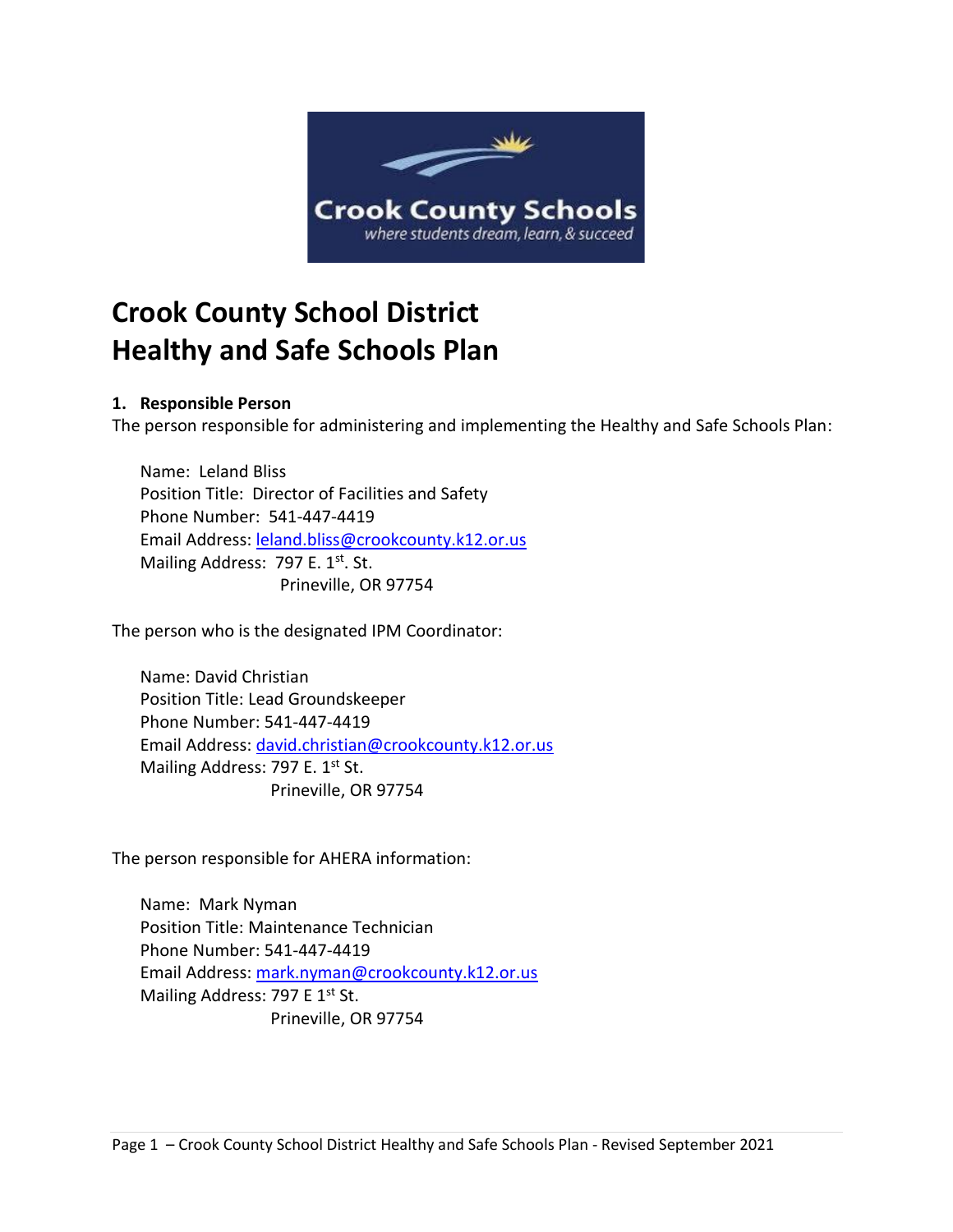## **2. List Facilities**

All facilities owned and leased by Crook County School District where students or staff are present on a regular basis are covered by this HASS Plan. The list of those buildings and facilities is below:

| <b>Facility Name</b>                  | <b>Facility Address</b>    |
|---------------------------------------|----------------------------|
| <b>Barnes Butte Elementary School</b> | 1875 NE Ironhorse Dr.      |
|                                       | Prineville OR, 97754       |
| <b>Crooked River Elementary</b>       | 1400 SE Second St.         |
|                                       | Prineville OR, 97754       |
| <b>Crook County Middle School</b>     | 100 NE Knowledge St.       |
|                                       | Prineville OR, 97754       |
| Crook County High School              | 1100 SE Lynn Blvd.         |
|                                       | Prineville OR, 97754       |
| <b>Ward Rhoden Stadium</b>            | $SE$ 5 <sup>th</sup> St.   |
|                                       | Prineville OR, 97754       |
| <b>Pioneer Campus</b>                 | 641 E. 1 <sup>st</sup> St. |
|                                       | Prineville OR, 97754       |
| <b>CCSD Facilities</b>                | 797 E. 1st St.             |
|                                       | Prineville OR, 97754       |
| <b>CCSD Transportation</b>            | 1820 NW Lamonta Rd.        |
|                                       | Prineville OR, 97754       |
| <b>Powell Butte Community Charter</b> | 13650 SW Hwy 126           |
|                                       | Powell Butte OR, 97753     |
| Paulina School                        | 70050 SE Paulina City Rd.  |
|                                       | Paulina OR, 97751          |
| <b>Brothers School</b>                | 34396 Hwy 20 East          |
|                                       | Brothers OR, 97712         |

# **3. Elevated Levels of Lead in Water Used for Drinking or Food Preparation**

All school districts, education service districts, and public charter schools are required to test for and eliminate exposure to elevated levels of lead in water used for Drinking and Food Preparation through either remediation or eliminating access, according to OAR 333-061-0400 and OAR 581-022-2223. In conformance with those administrative rules, Crook County School District certifies the following:

- 1. All testing was done according to the testing requirements in OAR 333-061-0400;
- 2. All samples were analyzed by a lab accredited by Oregon Health Authority to test for those materials;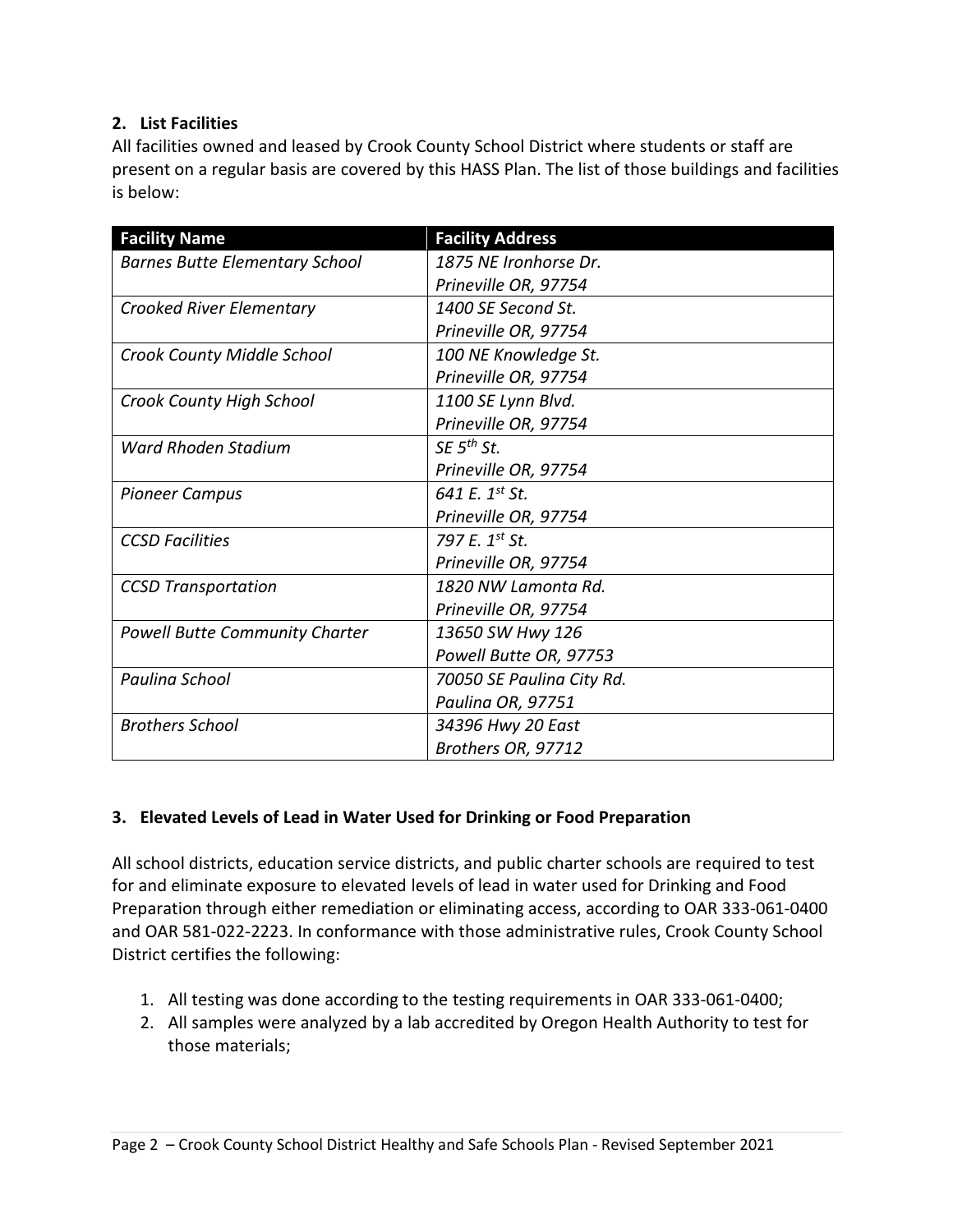3. All water fixtures required to be tested under OAR 333-061-0400 were tested for elevated levels of lead in accordance with the testing schedule developed by the Oregon Health Authority; and

| <b>Facility Name</b>                                   | <b>Year of Last Test</b> | <b>Next scheduled test</b><br>(per 6 year schedule) | Schedule or<br><b>Exemption Reason</b> |
|--------------------------------------------------------|--------------------------|-----------------------------------------------------|----------------------------------------|
| <b>Barnes Butte Elementary</b>                         | FY 2017                  | N/A                                                 | Exempt, New<br>construction 2015       |
| <b>Brothers School</b>                                 | FY 2017                  | FY 2023                                             | 6 year cycle                           |
| <b>Crooked River Elementary</b>                        | FY 2017                  | FY 2024                                             | 6 year cycle                           |
| <b>Crook County Middle</b><br>School                   | FY 2017                  | FY 2023                                             | 6 year cycle                           |
| Crook County High School                               | FY 2017                  | FY 2024                                             | 6 year cycle                           |
| Ward Rhoden Stadium                                    | FY 2017                  | FY 2023                                             | 6 year cycle                           |
| <b>Pioneer Campus</b>                                  | FY 2017                  | FY 2023                                             | 6 year cycle                           |
| <b>CCSD Facilities</b>                                 | FY 2021                  | FY 2023                                             | 6 year cycle                           |
| <b>CCSD Transportation</b>                             | FY2021                   | FY 2023                                             | 6 year cycle                           |
| <b>Powell Butte Community</b><br><b>Charter School</b> | FY 2018                  | <b>FY 2024</b>                                      | 6 year cycle                           |
| Paulina School                                         | FY 2016                  | FY 2024                                             | 6 year cycle                           |

4. The testing schedule for each building covered by this plan is set forth below:

# **4. Lead Paint**

In order to comply with the United States Environmental Protection Agency's Renovation, Repair and Painting Program Rule, the district will only contract with certified lead based paint renovation contractors licensed by the Oregon Construction Contractors Board. The district has staff trained by the Oregon Health Authority to perform in house painting projects.

#### **5. Asbestos**

Crook County School District complies with the federal Asbestos Hazard Emergency Response Act (AHERA). All required asbestos management plans are available for viewing by submitting a request to Leland Bliss, Director of Facilities and Safety.

#### **6. Radon**

Crook County School District has developed a radon plan as required by ORS 332.167. Community members can access a copy of the radon plan here: [https://www.crookcountyschools.org/wp-content/uploads/sites/66/2021/09/Radon-Plan-](https://www.crookcountyschools.org/wp-content/uploads/sites/66/2021/09/Radon-Plan-160809.pdf)[160809.pdf.](https://www.crookcountyschools.org/wp-content/uploads/sites/66/2021/09/Radon-Plan-160809.pdf) Test results will be made public and are available here: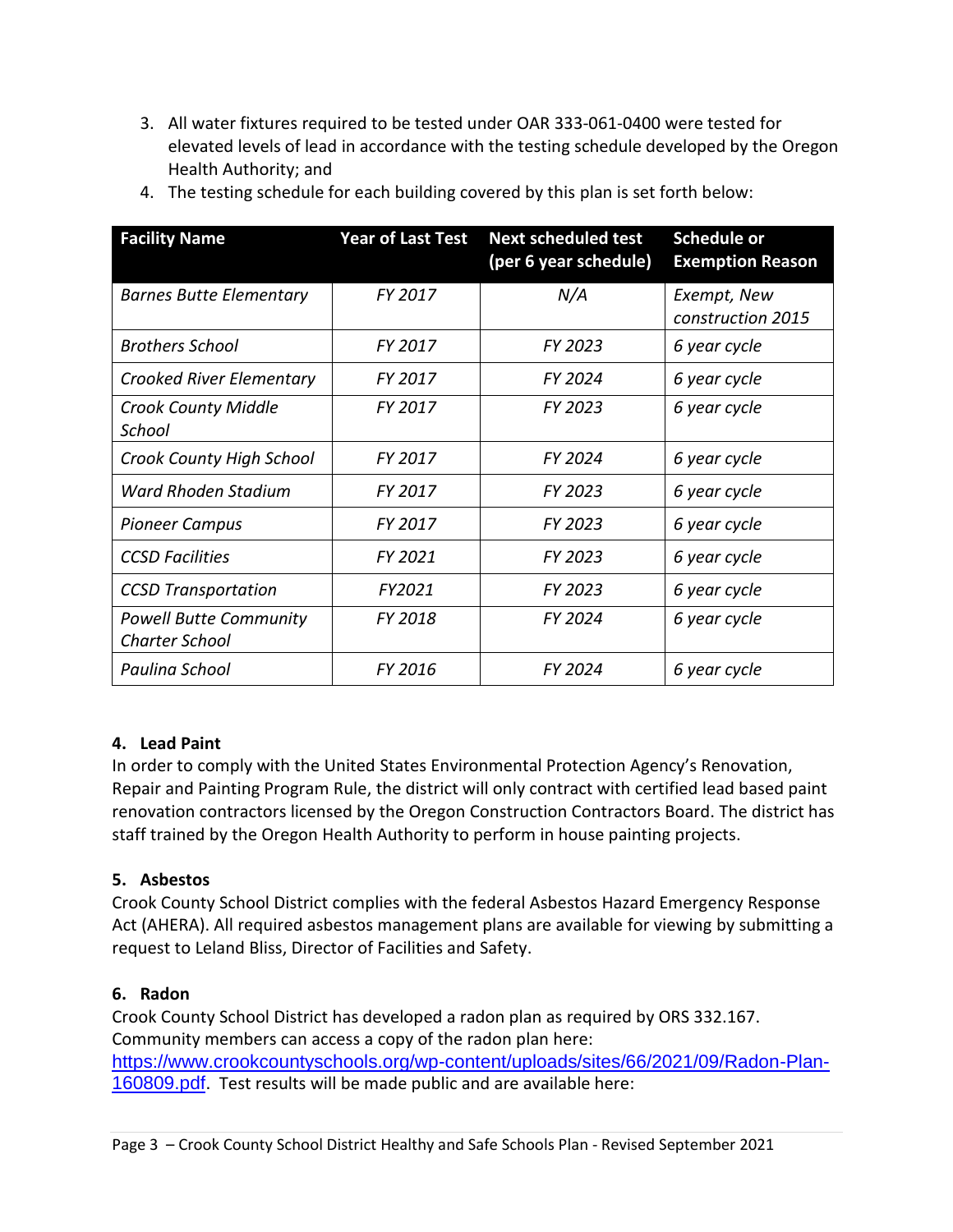[https://www.crookcountyschools.org/departments/facilities-and-safety/radon-test](https://www.crookcountyschools.org/departments/facilities-and-safety/radon-test-results-2/)[results-2/.](https://www.crookcountyschools.org/departments/facilities-and-safety/radon-test-results-2/)

# **7. Integrated Pest Management**

Crook County School District has adopted an Integrated Pest Management (IPM) plan as required by ORS 634.700 through 634.750. Community members can access a copy of the IPM plan here: <https://www.crookcountyschools.org/wp-content/uploads/sites/66/2021/09/IPM-Plan-160919.pdf>

#### **8. Carbon Monoxide Detectors**

.

Crook County School District certifies that all buildings subject to the Healthy and Safe Schools Plan comply with the carbon monoxide detection standards in the state building code that was in effect when the building was originally constructed or as required by building code due to addition, upgrade, or remodel.

## **9. Test Results Publication**

Crook County School District is complying with the requirement to provide access to test results, as defined by OAR 581-022-2223 within 10 business days as defined by ORS 332-334. Test results can be found on Crook County School District's website at

[https://www.crookcountyschools.org/.](https://www.crookcountyschools.org/) Specific test results can be found as follows:

- Lead in Water: [http://crookcounty.k12.or.us/departments/facilities-and-safety/results](http://crookcounty.k12.or.us/departments/facilities-and-safety/results-of-testing-our-water-for-lead/)[of-testing-our-water-for-lead/](http://crookcounty.k12.or.us/departments/facilities-and-safety/results-of-testing-our-water-for-lead/)
- Radon: [https://www.crookcountyschools.org/departments/facilities-and](https://www.crookcountyschools.org/departments/facilities-and-safety/radon-test-results-2/)[safety/radon-test-results-2/](https://www.crookcountyschools.org/departments/facilities-and-safety/radon-test-results-2/)
- Additionally, copies of all test results are available at:

471 NE Ochoco Plaza Dr. Prineville OR, 97754.

Crook County School District will also use current district/school email lists or communications programs to provide final test results to staff, students, parents of minor students, and other members of the community. This includes providing actual final test results or providing direct access to final test results through links in the communications.

Please contact Holly Scholz, Communication and Event Specialist, to be added to current district email lists.

#### **I certify that the above information is true and accurate to the best of my knowledge.**